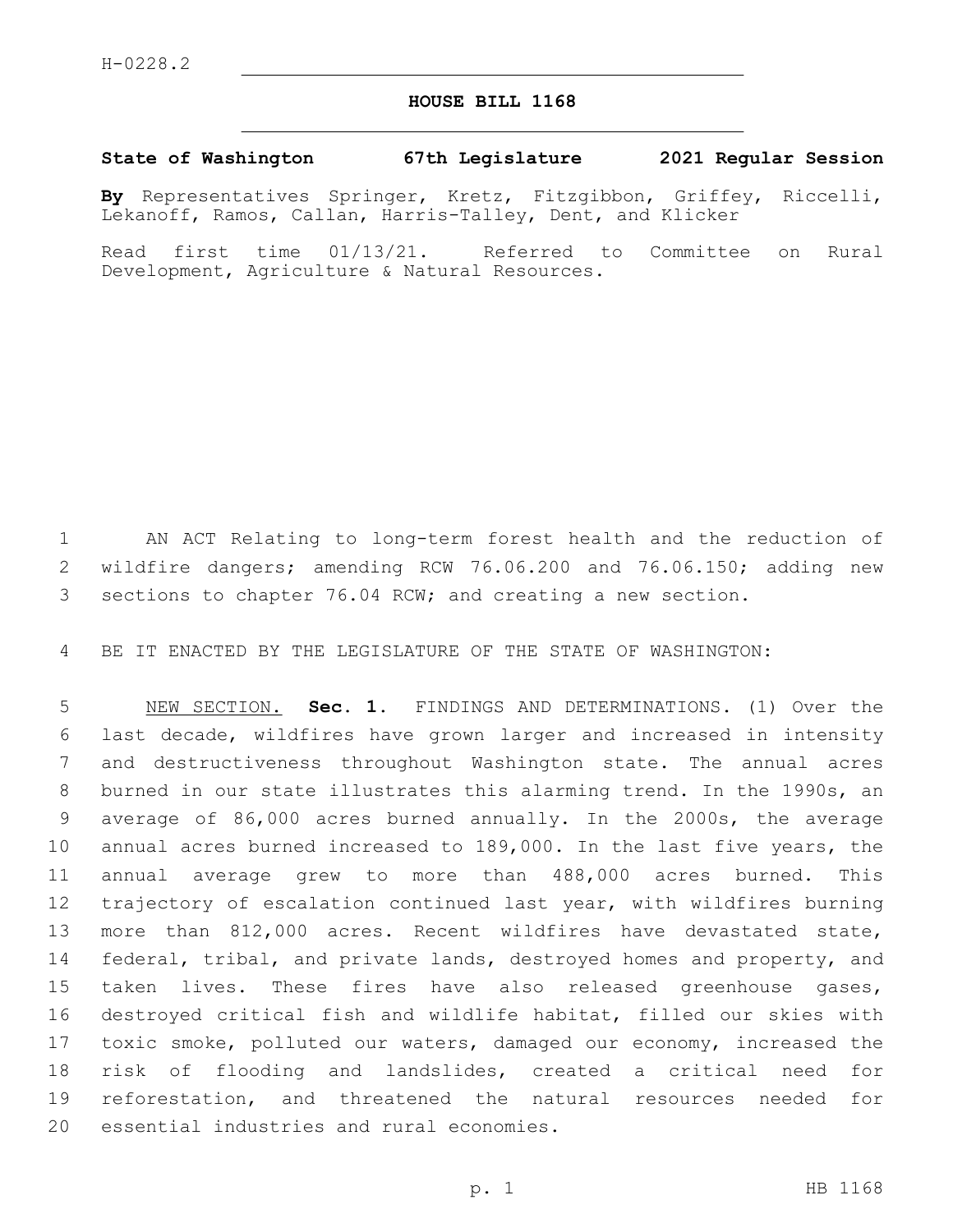(2) Catastrophic wildfires have significant negative impacts on fish and wildlife habitat, including the loss and degradation of places to shelter and feed, water quality and quantity, and soil nutrients. Washington's fish and wildlife are part of a fire-adapted landscape, but catastrophic wildfires threaten their health and 6 recovery.

 (3) Wildfires result in significant greenhouse gas emissions. Wildfires have become one of the largest sources of black carbon in the last five years. From 2014-2018, wildfires in Washington state generated 39.2 million metric tons of carbon, the equivalent of more than 8.5 million cars on the road a year. In 2015, when 1.13 million acres burned in Washington, wildfires were the second largest source 13 of greenhouse gas emissions, second only to transportation.

 (4) The legislature has recognized our forests, as well as the manufacturing and utilization of wood products, as a natural carbon solution and critical component of our state's carbon reduction strategy pursuant to chapter 120, Laws of 2020. Wildfires threaten the ability of our forests to sequester carbon, and they threaten the stability and long-term viability of our forest products industry.

 (5) The Washington state department of natural resources' 20-year forest health strategic plan and climate risk assessment finds that carbon emissions from wildfires are anticipated to increase if there is no change in forest management practices. Unless the state significantly increases active forest management across land 25 ownerships to reduce the risk and intensity of wildfires, wildfire emissions will erode efforts to achieve our state's greenhouse gas 27 emissions reduction goals.

 (6) Wildfires inflict huge costs to the state budget, the budgets of partner agencies, and our economy. From 2014-2019, agencies in Washington annually spent nearly \$150 million fighting wildfires. In 2015, firefighting costs were more than \$342 million. In 2019, firefighting costs were more than \$172 million. And suppression costs are only a small portion of the full economic impact. According to a 2018 report by the nonprofit headwater's economics, suppression costs account for only nine percent of the total cost of wildfires when factoring in disaster recovery, lost business, lost infrastructure, 37 and timber damage, and public health impacts.

 (7) Over one-half of Washington is forested, providing significant environmental and economic value. Over \$4,900,000,000 in wages and \$200,000,000 in taxes are paid by the forest products'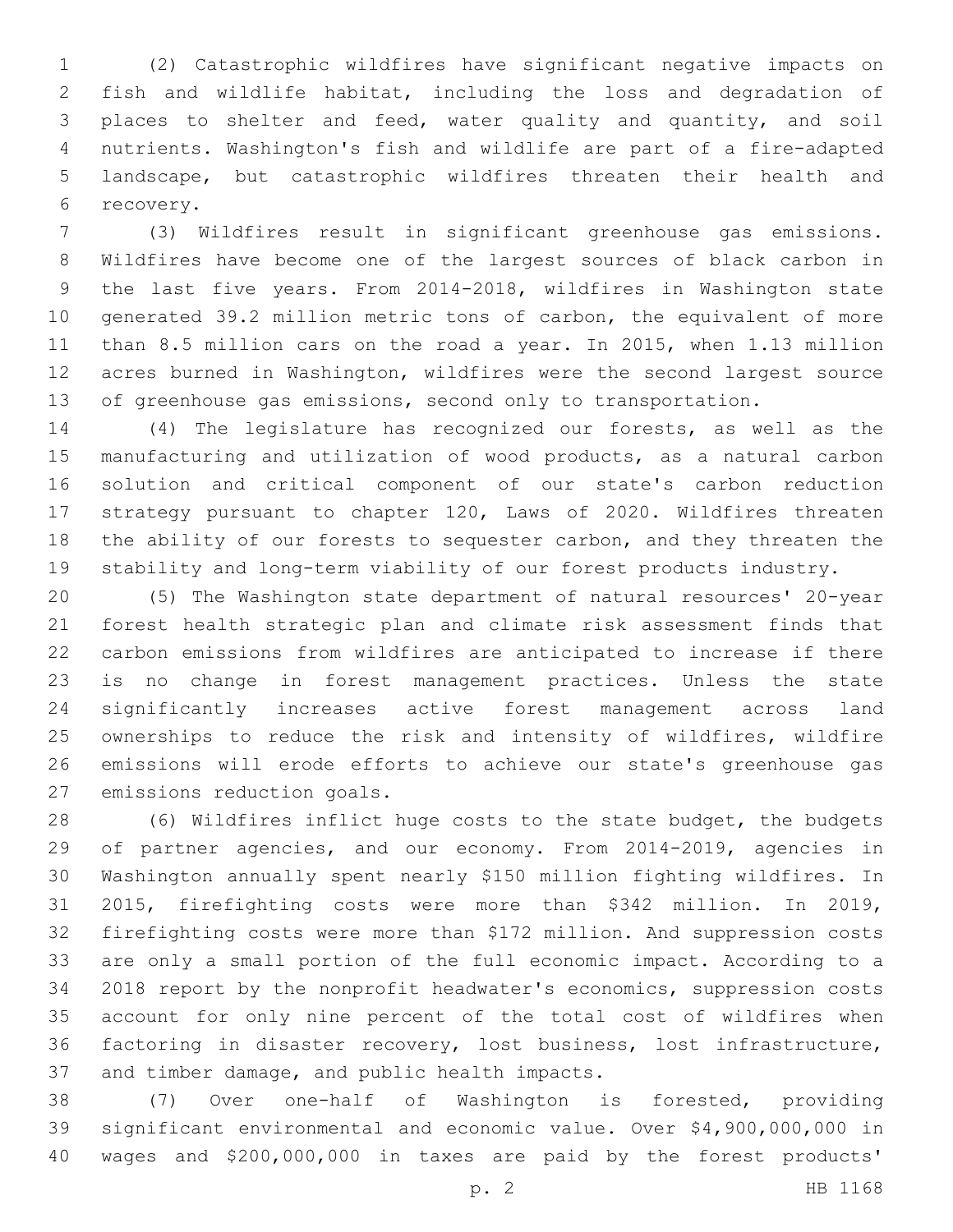sector each year. Opportunities exist to boost our rural economies through wildfire preparation and preparedness that maintain and attract private sector investments and employment in rural communities.4

 (8) Wildfires are significant threats to life and property. Over the last five years, wildfires in Washington have taken five lives, including four firefighters and the life of a one-year old boy. In 2020 alone, 298 homes were destroyed by wildfires in our state. More than 1,100 homes have been destroyed this decade. Communities in every corner of Washington have felt the impact and devastation of flames and smoke. In 2020, the town of Malden, Washington was forever scarred by wildfire. Approximately 80 percent of the town's structures burned down in the Babb Road fire, including the city 14 hall, post office, and fire station.

 (9) Wildfire smoke has significant negative impacts on public health. For the second time in the last three years, Washington state had the worst air quality in the world due to wildfires. Communities in every corner of the state felt the impact. Exposure to particulate matter in wildfire smoke has been associated with a wide range of damaging health effects. The particulates in this smoke make those breathing the air wheeze, cough, shorten their breath, and experience sore eyes and throats, diminishing health and quality of life. Other adverse health outcomes are more severe, including increases in asthma-related hospitalizations, chronic and acute respiratory and cardiovascular health problems, and premature death.

 (10) Inadequate levels of forest management and a rapidly changing climate have increased the risk of catastrophic wildfires throughout the state. It is the policy of the state to encourage prudent and responsible forest resource management to maintain the health of forests and ecosystems in Washington state. Increasing the pace and scale of forest restoration through fuel reduction, thinning, and the use of prescribed fire on federal, state, tribal, and private lands pursuant to the 20-year forest health strategic plan and RCW 79.10.520 will reduce the risk of catastrophic wildfires.35

 (11) In 2020, more than 1,300,000 acres of national forest system land in eastern Washington were considered in need of treatments to restore forest health and reduce the risk of wildfire hazard potential. Many of these lands are adjacent to populated communities, 40 private lands, and state trust lands.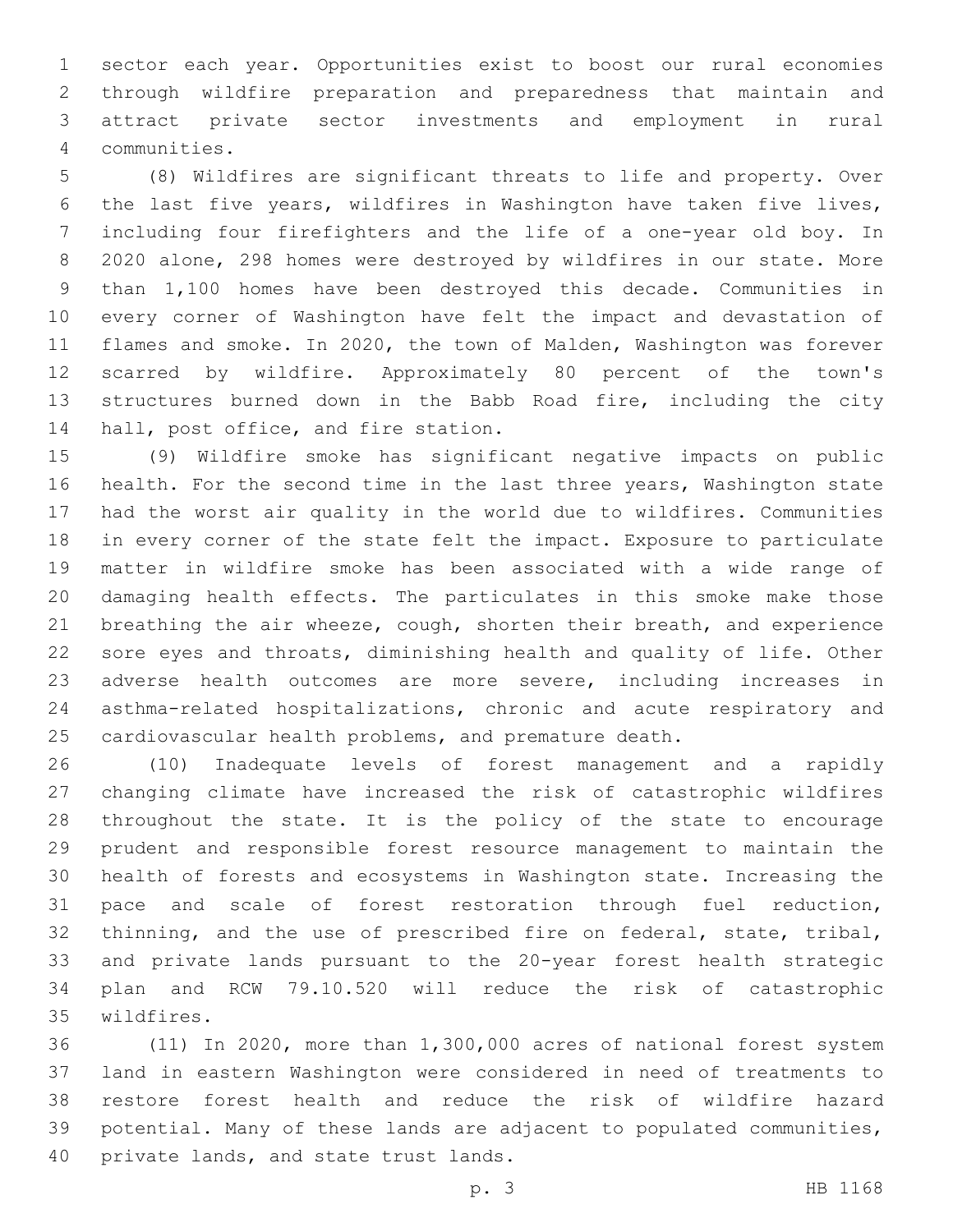(12) In 2020, 166,000 acres of department of natural resources' land and 74,000 acres of other state-owned lands in eastern Washington were in need of forest health treatment. These forestlands provide critical fish and wildlife habitat, natural and cultural resources, recreation, raw materials for the forest industry, and funding for counties and schools. From 2011-2020, 102,700 forested acres of department of natural resources' managed trust lands have 8 burned.

 (13) Tribal lands and communities have been significantly impacted by wildfires and unhealthy forests. Approximately 494,000 acres of tribal lands in eastern Washington need forest health treatments. These forestlands provide critical fish and wildlife habitat, natural and cultural resources, and economic opportunities.

 (14) Washington state has nearly eight million acres of private forestlands. In eastern Washington alone, approximately 288,000 acres owned by small forestland owners are in need of forest health treatment. These forestlands provide critical raw materials for the forest industry, rural economic opportunities, fish and wildlife 19 habitat, cultural resources, and recreation.

 (15) The legislature finds that increasing the pace and scale of science-based forest health activities to reduce hazardous fuels, including through mechanical thinning and controlled burning, on federal, state, tribal, and private lands, will reduce the risk and severity of wildfires, protect cultural and archaeological resources, improve fish and wildlife habitat, expand recreational opportunities, protect air and water quality, create rural economic opportunities, provide critical wood products, and increase long-term carbon 28 sequestration on our natural resource lands.

 (16) Increased development in the wildland urban interface has also increased the number of people living in areas that are at risk of wildfire. In Washington, over 2,000,000 homes are currently at risk of wildfire. Communities and homeowners can take actions that reduce the risk of loss in the event of wildfire including, but not limited to, home hardening, creating defensible space, and building 35 potential control lines or strategic fuel breaks.

 (17) Long-term, sustainable investment in wildfire response, forest restoration, and community resilience is of utmost importance 38 to the health and safety of our environment, our economy, our communities, and the well-being of every resident.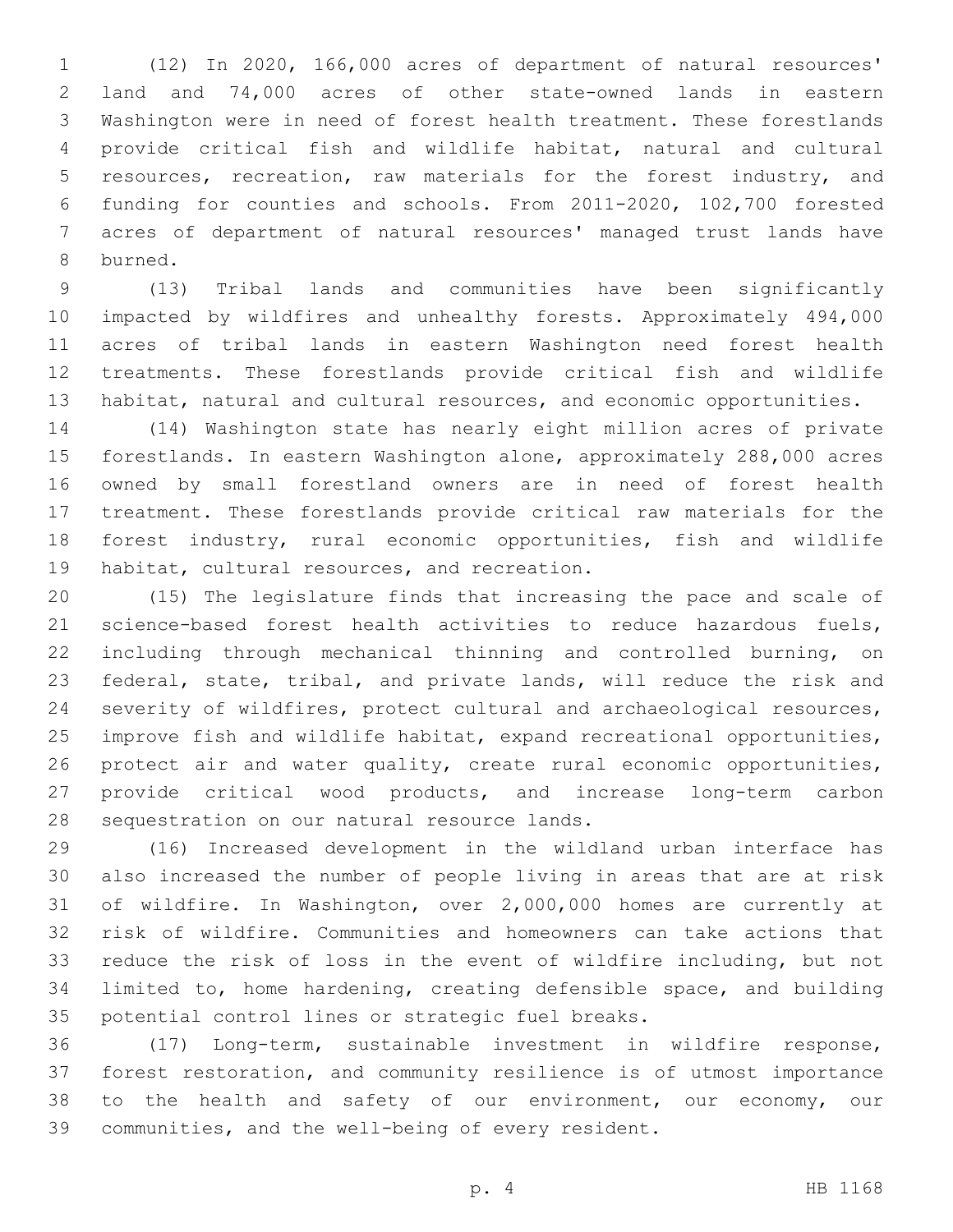(18) It is the intent of the legislature to take immediate action to fully fund the wildland fire protection 10-year strategic plan. Strategies to accomplish these goals include, but are not limited to:

 (a) Upgrading our capability to attack wildfires with critical 5 air and ground resources;

 (b) Providing needed wildfire resources to state wildfire 7 response and local fire service districts;

 (c) Working with each state utility, local publicly owned electric utility, and electrical cooperative to reduce wildfire risk and develop consistent approaches and shared data related to fire 11 prevention, safety, vegetation management, and energy distribution 12 systems; and

 (d) Improving wildfire detection in areas at risk of wildfire 14 through new technologies and equipment.

 (19) Furthermore, it is the intent of the legislature to take immediate action to increase the pace and scale of forest management across different land ownerships and fully fund the 20-year forest health strategic plan and activities developed to facilitate implementation of the 2020 forest action plan. Strategies to accomplish these goals include, but are not limited to:

 (a) Restoring to health a minimum of 1,250,000 acres of forestland in need of immediate action to become more resilient;

 (b) Completing prescribed fire and other fuel reduction projects through proven forestry practices and the operation of prescribed 25 fire crews;

 (c) Establishing potential control lines and strategic fuel breaks around communities with high wildfire risk; and

 (d) Monitoring forest health conditions and effectiveness of treatments throughout the state, including ecological function and 30 reducing catastrophic wildfires.

 (20) Furthermore, it is the intent of the legislature to take immediate action to help communities become more resilient to wildfire. Strategies to accomplish these goals include, but are not 34 limited to:

 (a) Increasing funding for cost share programs for home hardening, fuels reduction, and community resilience programs in 37 communities at risk of wildfire;

(b) Reducing wildfire risk to wildland urban interfaces; and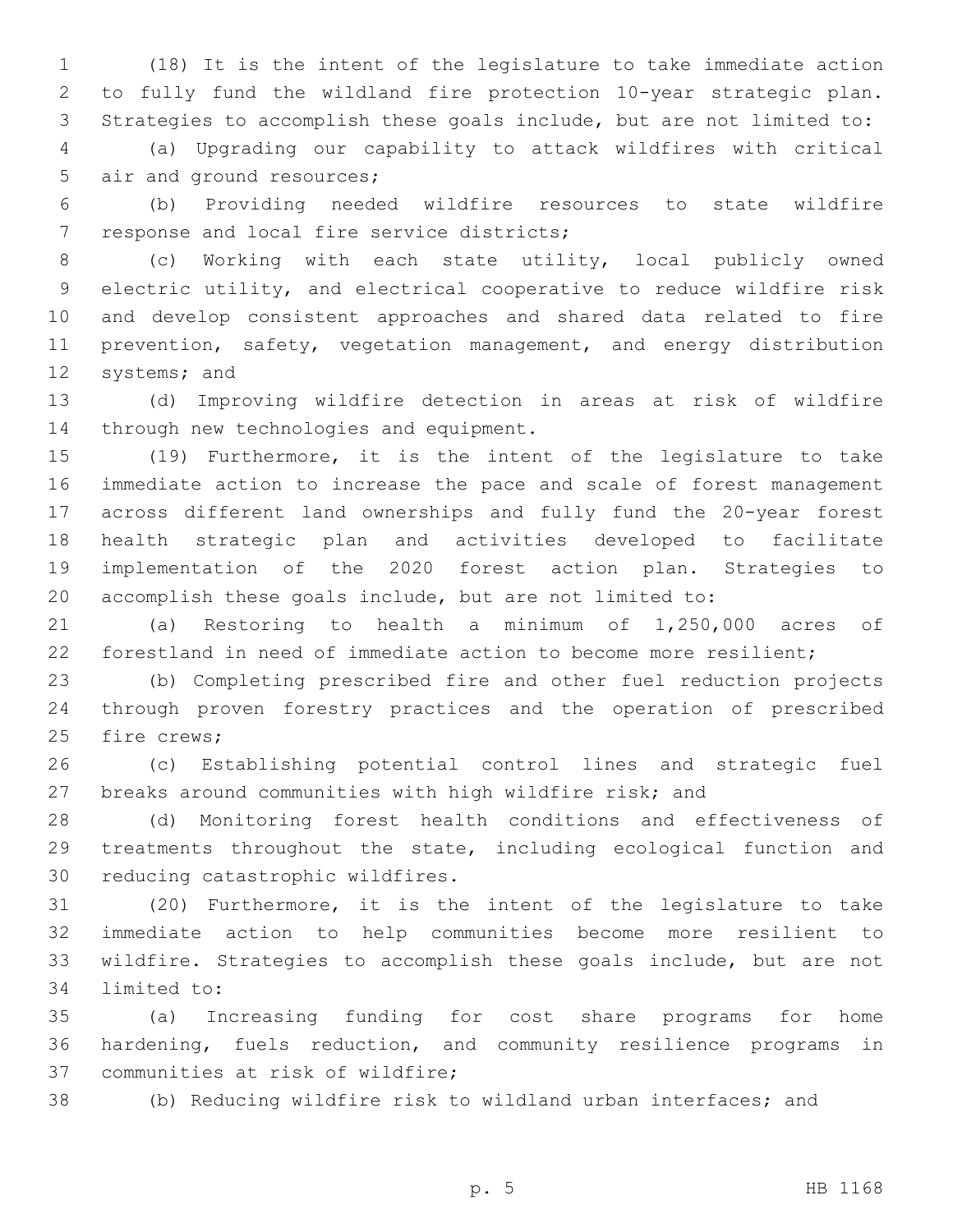(c) Ensuring our state's most vulnerable populations are not disproportionately burdened by the impact and consequences of wildfire.3

 (21) The legislature intends that these investments protect the 5 state's people, environment, and economy.

 NEW SECTION. **Sec. 2.** WILDFIRE RESPONSE, FOREST RESTORATION, AND COMMUNITY RESILIENCE ACCOUNT. (1) The wildfire response, forest restoration, and community resilience account is created in the state treasury. All receipts from moneys directed to the account must be deposited in the account. Moneys in the account may be spent only after appropriation. Expenditures from the account may be used only for carrying out the purposes of this act and for no other purposes.

 (2) Expenditures from the account may be made to state agencies, federally recognized tribes, local governments, fire and conservation districts, forest collaboratives, and small forestland owners, consistent with the 20-year forest health strategic plan, the wildland fire protection 10-year strategic plan, and the 2020 forest 18 action plan.

 (3) The wildfire response, forest restoration, and community resilience account may only be used to monitor, track, and implement 21 the following purposes:

 (a) Fire preparedness activities consistent with the goals contained in the state's wildland fire protection 10-year strategic plan including, but not limited to, funding for firefighting capacity and investments in ground and aerial firefighting resources, equipment, and technology, and the development and implementation of a wildland fire aviation support plan in order to expand and improve the effectiveness and cost-efficiency of the department's wildland 29 fire aviation program;

 (b) Fire prevention activities to restore and improve forest health and reduce vulnerability to drought, insect infestation, disease, and other threats to healthy forests including, but not limited to, silvicultural treatments, seedling development, thinning and prescribed fire, and postfire recovery activities to stabilize and prevent unacceptable degradation to natural and cultural resources and minimize threats to life and property resulting from the effects of a wildfire. Funding priority under this subsection must be given to programs, activities, or projects aligned with the 20-year forest health strategic plan, the wildland fire protection

p. 6 HB 1168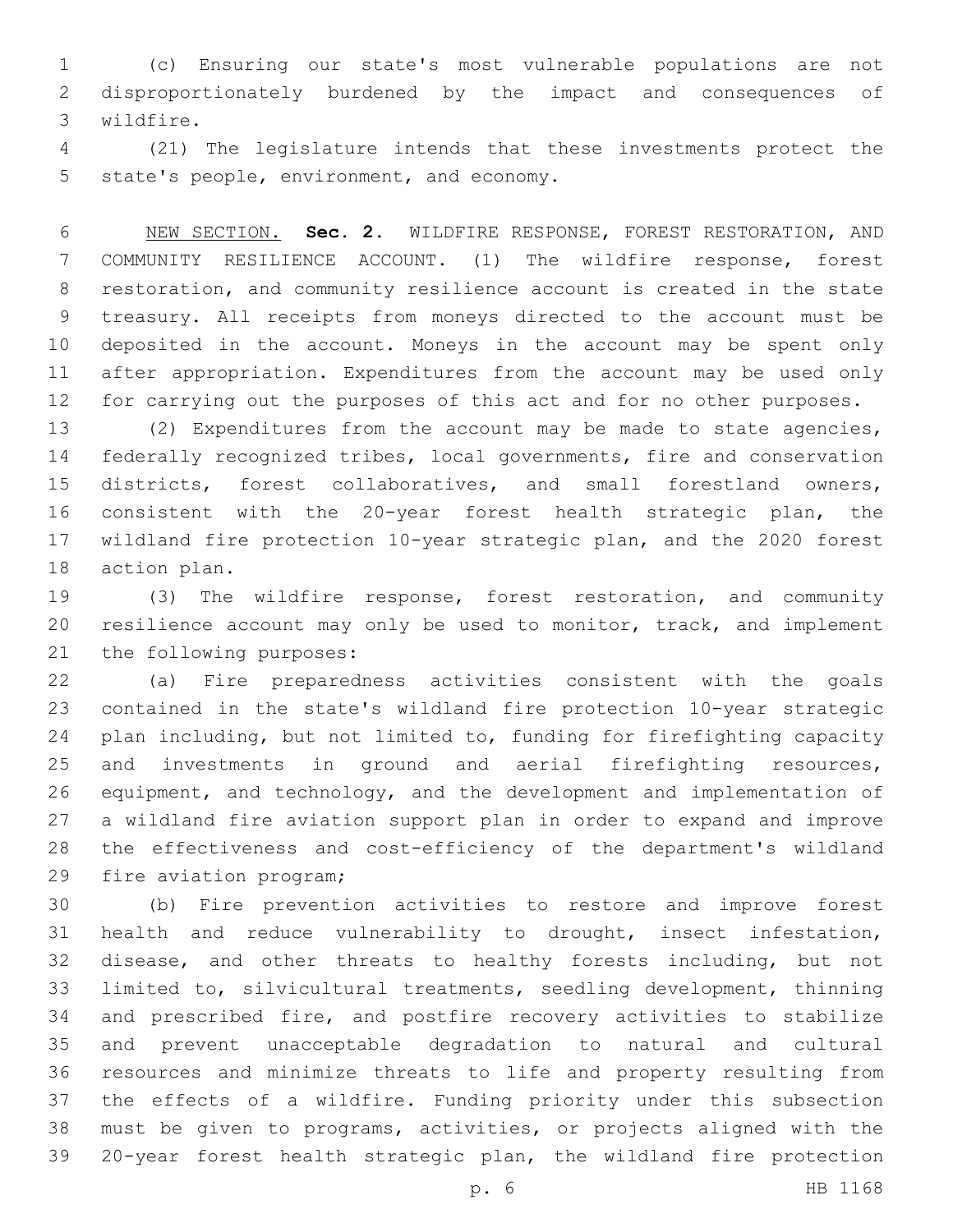10-year strategic plan, and the 2020 forest action plan across any 2 combination of local, state, federal, tribal, and private ownerships;

 (c) Fire protection activities for homes, properties, communities, and values at risk including, but not limited to: Potential control lines or strategic fuel breaks in forests, rangelands, and communities; improved warning and communications systems to prepare for wildfires; increased engagement with non- English speaking communities in their home language for community preparedness; and the national fire protection association's fire wise USA and the fire-adapted communities network programs to help 11 communities take action before wildfires.

 (4) Appropriations for forest health activities in the 2021-2023 13 biennium must not be less than \$25,000,000.

 (5) Funding may not be used for emergency fire costs or 15 suppression costs as defined in RCW 76.04.005.

 (6) Any expenditures from the wildfire response, forest restoration, and community resilience account for forest health treatments on federal lands must be additive to the baseline accomplishments and outputs already funded through the federal government and outlined in the annual work plans of the United States forest service, bureau of land management, the national park service, and/or the United States fish and wildlife service.

 (7) The department may solicit the forest health advisory committee established in RCW 76.06.200 and wildland fire advisory committee established in RCW 76.04.179 to provide recommendations for investments under this section. In assessing investments and developing recommendations for communities that will be impacted based on ecological, public infrastructure, and life safety needs as set forth in the 20-year forest health strategic plan and the wildland fire protection 10-year strategic plan, the forest health advisory committee and wildland fire advisory committee must use environmental justice or equity focused tools, such as the Washington tracking network's environmental health disparities tool to identify highly impacted communities. This identification must be used as a factor in determining recommendations for investments under this section. "Highly impacted communities" has the same meaning as 37 defined in RCW 19.405.020.

 NEW SECTION. **Sec. 3.** TRANSPARENCY AND ACCOUNTABILITY. (1) By December 1st of each even-numbered year, and in compliance with RCW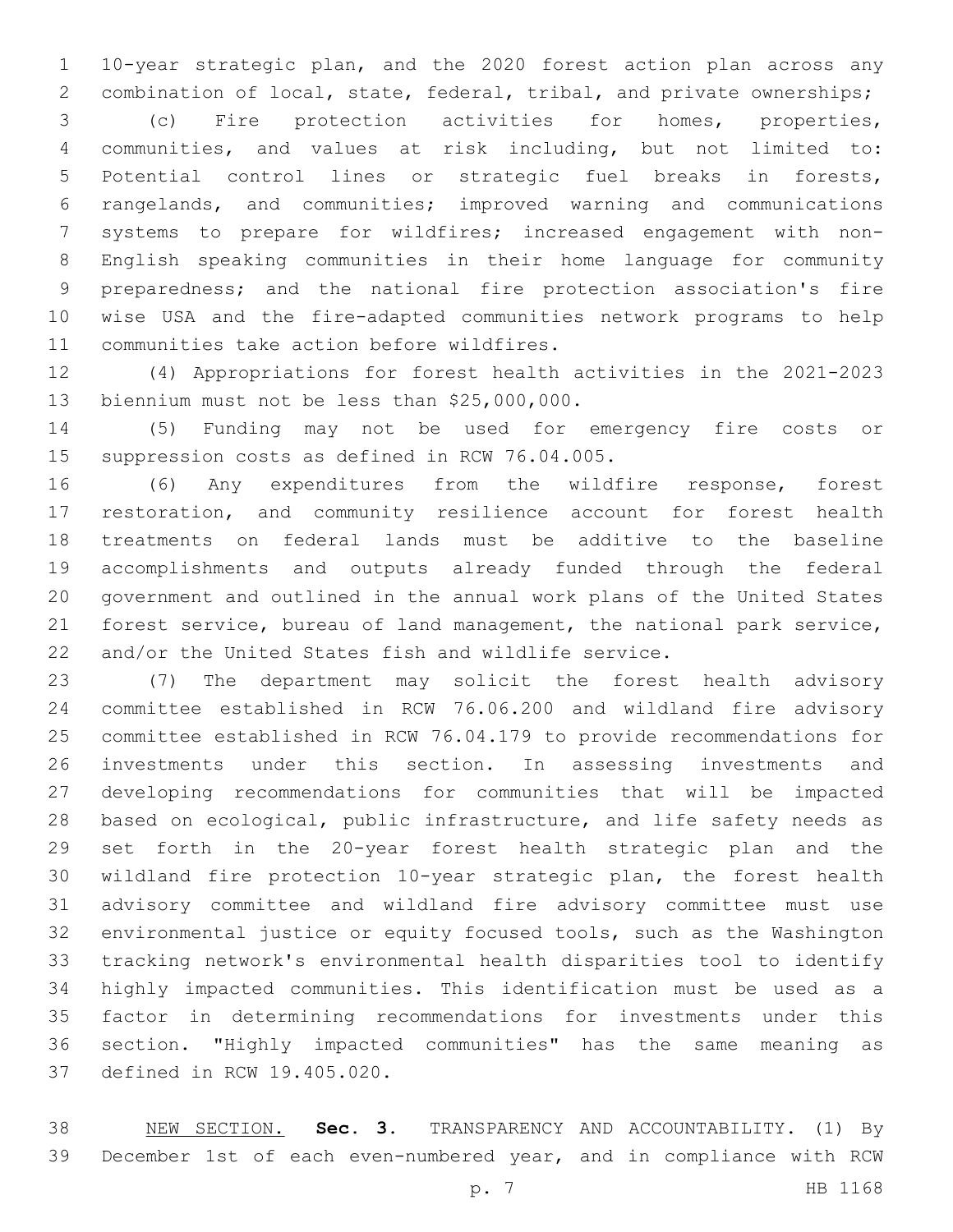43.01.036, the department must report to the governor and legislature 2 on the following:

 (a) The type and amount of the expenditures made, by fiscal year, and for what purpose, from the wildfire response, forest restoration, and community resilience account created in section 2 of this act;

 (b) The amount of unexpended and unobligated funds in the wildfire response, forest restoration, and community resilience account and recommendations for the disbursement to local districts;

 (c) Progress on implementation of the wildland fire protection 10-year strategic plan including, but not limited to, how investments are reducing human-caused wildfire starts, lowering the size and scale and geography of catastrophic wildfires, reducing the communities, landscapes, and population at risk, and creating 14 resilient landscapes and communities;

 (d) Progress on implementation of the 20-year forest health strategic plan as established through the forest health assessment and treatment framework pursuant to RCW 76.06.200 including, but not limited to: Assessment of fire prone lands and communities that are in need of forest health treatments; forest health treatments prioritized and conducted by landowner type, geography, and risk level; estimated value of any merchantable materials from forest 22 health treatments; and number of acres treated by treatment type, 23 including the use of prescribed fire.

 (2) The department must include recommendations on any adjustments that may be necessary or advisable to the mechanism of 26 funding dispensation as created under this act.

 (3) The report required in this section should support existing department assessments pursuant to RCW 79.10.530 and 76.06.200.

 **Sec. 4.** RCW 76.06.200 and 2019 c 305 s 1 are each amended to read as follows:30

 (1) The department must establish a forest health assessment and treatment framework designed to proactively and systematically address the forest health issues facing the state. Specifically, the framework must endeavor to achieve an initial goal of assessing and 35 treating one million acres of land by 2033.

 (2) The department must utilize the framework to assess and treat acreage in an incremental fashion each biennium. The framework consists of three elements: Assessment; treatment; and progress 39 review and reporting.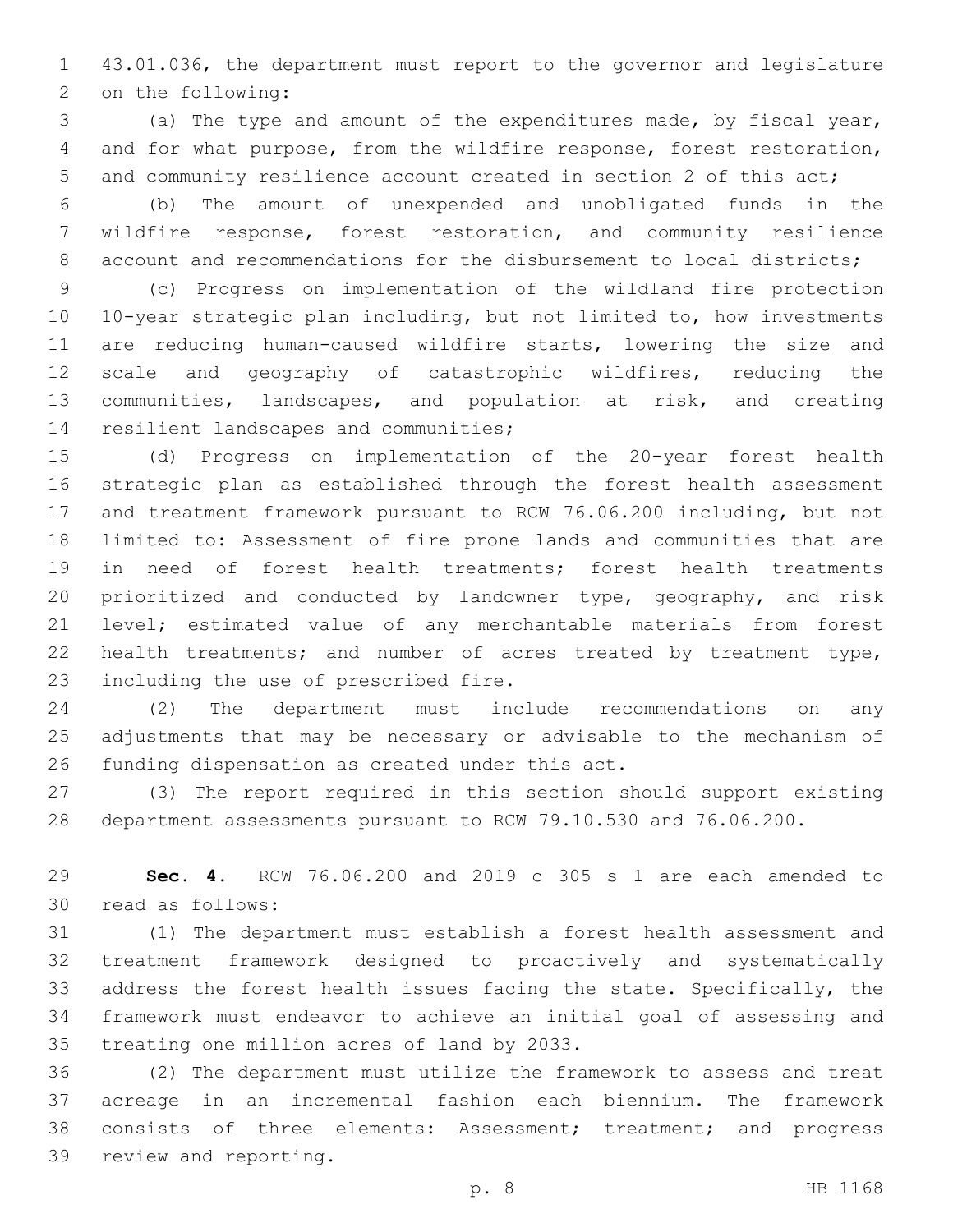(a) Assessment. Each biennium, the department must identify and assess two hundred thousand acres of fire prone lands and communities that are in need of forest health treatment, including the use of 4 prescribed fire or mechanical treatment ( $\frac{1}{1}$  such as thinning)).

 (i) The scope of the assessment must include lands protected by the department as well as lands outside of the department's fire protection responsibilities that could pose a high risk to department 8 protected lands during a fire.

 (ii) The assessment must identify areas in need of treatment, the 10 type or types of treatment recommended, spatial optimization of 11 forest treatments across landscapes, data and planning needs to carry out recommended treatment, and the estimated cost of recommended 13 treatment.

 (iii) The department shall develop a mapping tool to identify small forestland owners within wildfire risk areas and use this tool to evaluate and optimize forest health work at a landscape scale to move high risk wildfire areas to lower risk and to leverage funding 18 and the small forestland owner program and landowner assistance program in (e) of this subsection with the greatest impact for wildfire prevention, preparedness, and response.

 (b) Treatment. Each biennium, the department must review previously completed assessments and prioritize and conduct as many identified treatments as possible using appropriations provided for 24 that specific purpose.

 (c) Progress review and reporting. By December 1st of each even- numbered year, the department must provide the appropriate committees of the legislature and the office of financial management with:

 (i) A request for appropriations designed to implement the framework in the following biennium, including assessment work and conducting treatments identified in previously completed assessments;

 (ii) A prioritized list and brief summary of treatments planned to be conducted under the framework with the requested appropriations, including relevant information from the assessment; 34 and

 (iii) A list and brief summary of treatments carried out under the framework in the preceding biennium, including total funding available, costs for completed treatment, and treatment outcomes. The summary must include any barriers to framework implementation and legislative or administrative recommendations to address those barriers.40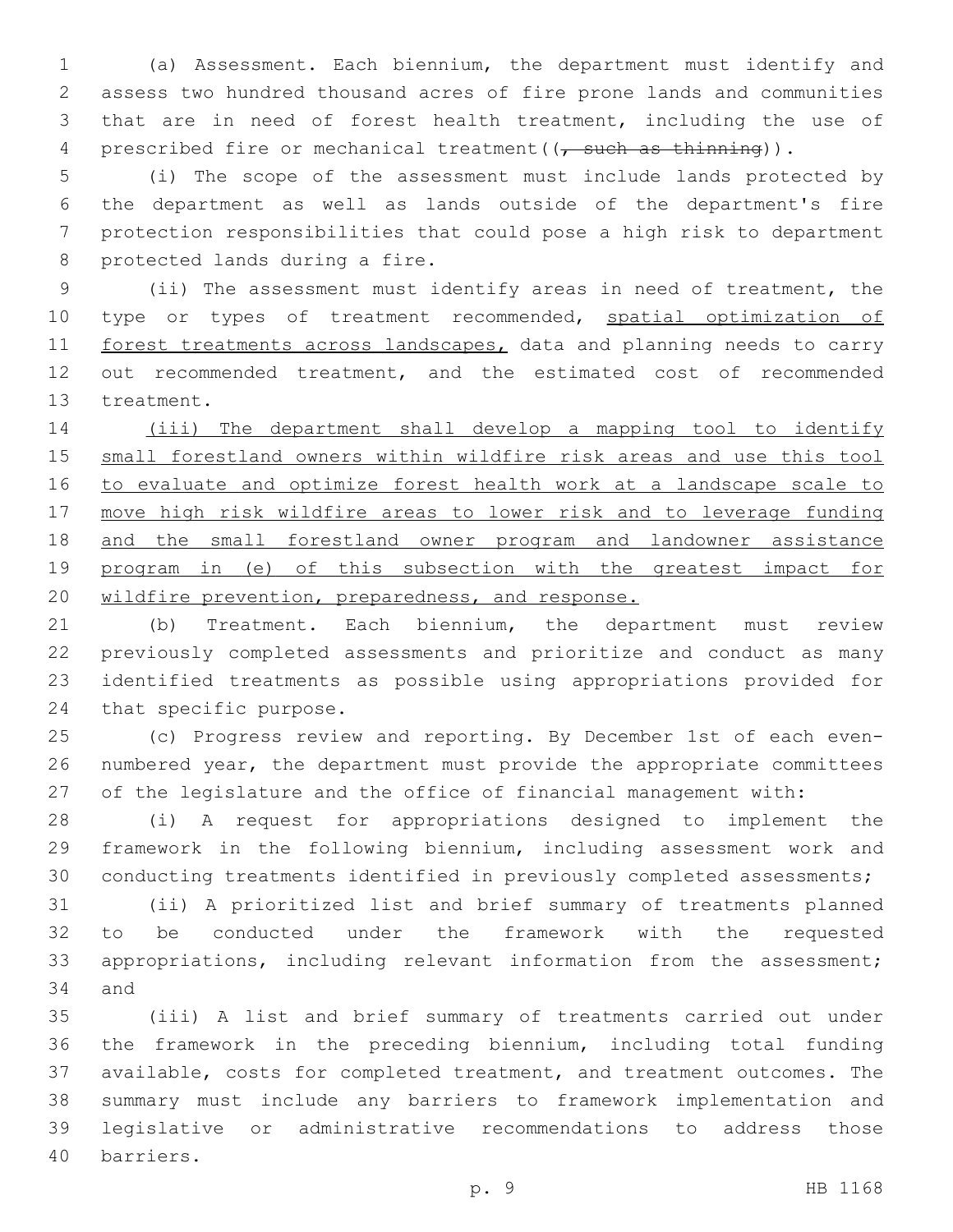(3) In developing and implementing the framework, the department 2 must:

 (a) Utilize and build on the forest health strategic planning initiated under section 308(11), chapter 36, Laws of 2016 sp. sess., to the maximum extent practicable, to promote the efficient use of resources;6

 (b) Prioritize, to the maximum extent practicable consistent with this section, forest health treatments that are strategically planned to serve the dual benefits of forest health maximization while 10 providing geographically planned tools for wildfire response; ((and))

 (c) Where possible, partner with federally recognized tribes to expand use of the tribal forest protection act on federal lands 13 managed by the United States forest service and the bureau of land 14 management;

15 (d) When entering into good neighbor agreements, as that term is 16 defined in RCW 79.02.010, prioritize, to the maximum extent 17 practicable consistent with this section, forest health treatments adjacent to or nearby state lands so as to increase the speed, 19 efficiency, and impact on the landscape;

 (e) Work with local fire districts, conservation districts, 21 forestland owner associations, community wildfire resilience coalitions, and Washington State University extension to develop an integrated small forestland owner assistance program for forest health activities that:

 (i) Integrate existing and diversify landowner assistance programs to more efficiently and effectively reach the diversity of 27 small forestland owners audiences to take action;

28 (ii) Identifies and removes barriers to technical assistance, funding, and forest health management planning;

 (iii) Increases education and outreach to small forestland owners; and

 (iv) Distributes funding effectively to move high wildfire risk areas to lower risk; and

 (f) Establish a forest health advisory committee to assist in developing and implementing the framework. The committee may: (i) Include representation from large and small forestland owners, wildland fire response organizations, milling and log transportation industries, forest collaboratives that may exist in the affected areas, highly affected communities and community preparedness organizations, conservation groups, and other interested parties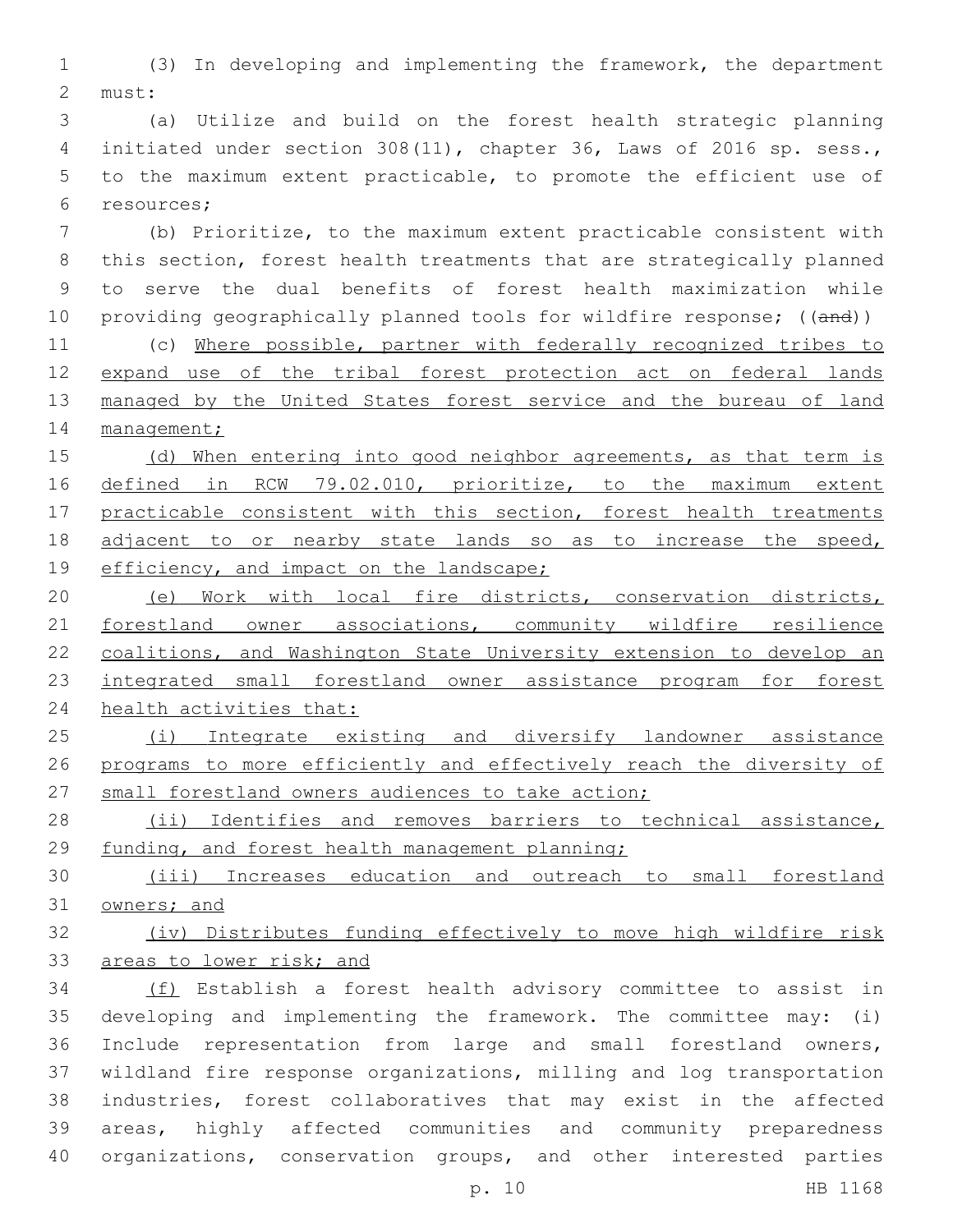deemed appropriate by the commissioner; and (ii) consult with relevant local, state, and federal agencies, and tribes.

 (4) In implementing subsection (3)(b) of this section, the department shall attempt to locate and design forest health treatments in such a way as to provide wildfire response personnel with strategically located treated areas to assist with managing fire response. These areas must attempt to maximize the firefighting benefits of natural and artificial geographic features and be located in areas that prioritize the protection of commercially managed lands 10 from fires originating on public land.

 (5) The department must establish and implement the forest health assessment and treatment framework within the appropriations 13 specifically provided for this purpose.

 NEW SECTION. **Sec. 5.** WORKFORCE DEVELOPMENT. (1) The legislature finds that satisfying the goals identified in section 1 of this act to increase the pace and scale of forest health treatments and improve wildfire prevention and response requires increasing the workforce that is needed to perform this critical work. This need creates an opportunity to develop employment and career pathways across the state, including in rural communities throughout Washington. Investments to support and further develop the forest sector workforce are recommended in both the department's 2019 "plan for climate resilience" and the department of commerce's 2020 report "Washington's green economy."

 (2) The department and the department of commerce shall jointly develop and implement, as appropriate and in consultation with 27 centers of excellence, higher education, and workforce development centers, initiatives to develop a forest health workforce necessary to implement the goals of this section. Initiatives may include, but 30 are not limited to:

 (a) Creating a new or making an existing grant program available to nonprofits, labor organizations, state agencies, community and technical colleges, institutions of higher education, private sector employers, skills centers, or other training and education institutions that have qualifications and experience in the development of training programs, such as secondary and postsecondary courses, relevant to the workforce needs of the forest sector. Grants must be awarded on a competitive basis with priority funding for programs that meet urgent forest health and wildfire suppression

p. 11 HB 1168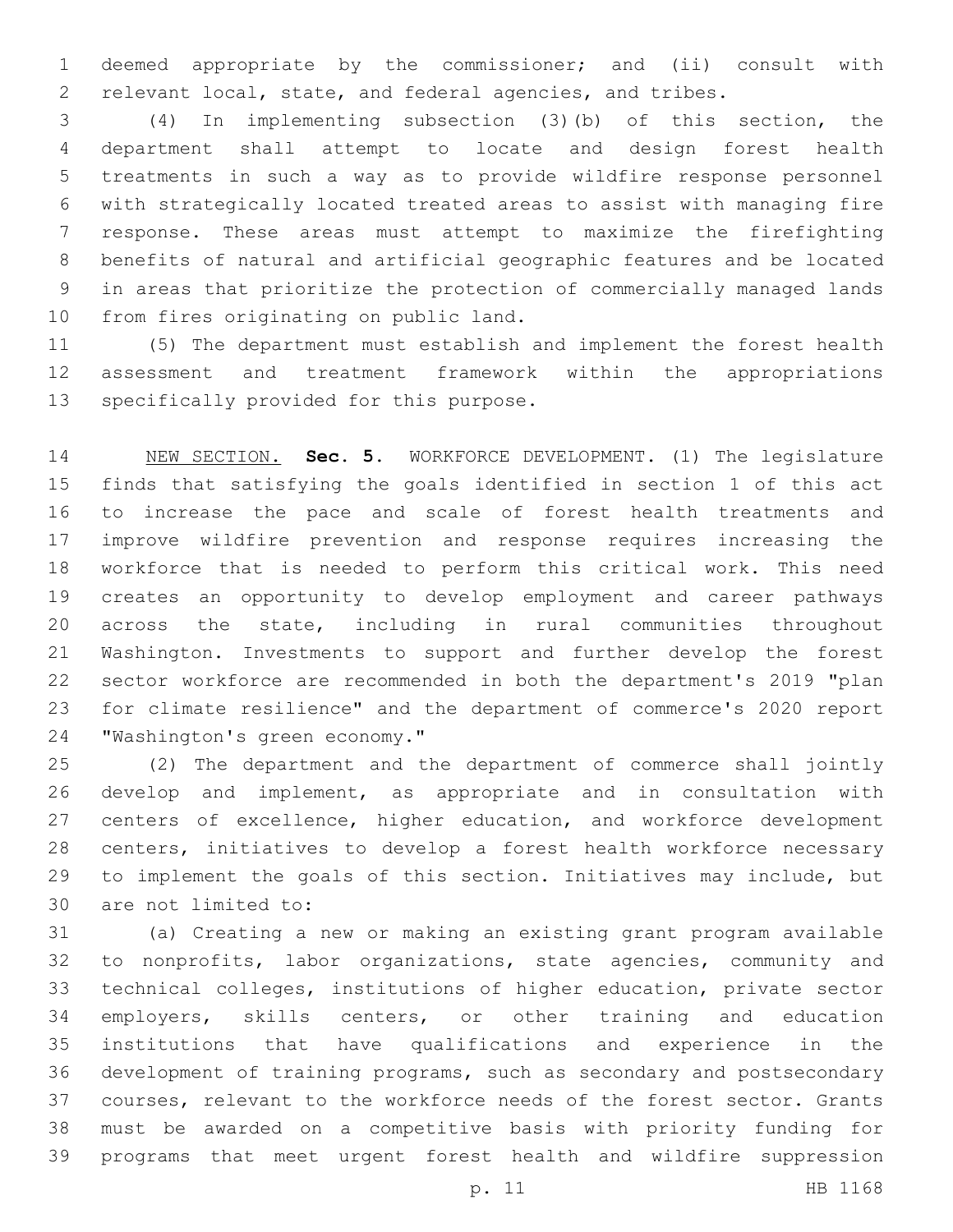skills gaps and demonstrate a lack of available workforce in underserved communities. Grants awarded may be used for activities such as internships, Washington registered apprenticeship programs, preapprenticeships, career launch, and other relevant career connect Washington activities, and postsecondary bridge programs for forest 6 sector or skill relevant trades that provide:

7 (i) On the job training;

8 (ii) Hard and soft skills development;

(iii) Test preparation for trade apprenticeship;

 (iv) Advanced training in the forest sector relating to jobs such 11 as: Hand crews; wildland firefighters; fire safety; equipment operators; timber operators; mill workers; mill or forestry technicians; mechanics; loggers; timber fallers; commercial truck drivers; foresters; ecologists; biologists; or other workforce needs 15 in support of forest restoration and wildfire response;

 (b) Developing education programs for elementary, secondary, and higher education students that: (i) Inform people about the role of forestry, fire, vegetation management, and ecological restoration; (ii) increase the awareness of opportunities for careers in the forest sector and exposure of students to those careers through various work-based learning opportunities inside and outside the classroom; (iii) connect students in pathways to careers in the forest sector; and (iv) incorporate opportunities for secondary students to earn industry recognized credentials and dual credit in 25 career and technical education courses;

 (c) Developing regional education, industry, and workforce development collaborations, including recruiting and building industry awareness and coordinating candidate development particularly in areas that are traditionally underrepresented in natural resource industries and specifically in forestry;

 (d) Building additional statewide response. The department shall develop a recruiting and outreach program across the state to encourage people to volunteer with their local fire departments. The department shall expand existing training programs to meet increased interest and need in wildfire response and forest health work; and

 (e) Developing a program to train local building and construction trade members to be deployed during periods requiring surge capacity 38 for wildland fire suppression including:

 (i) As wildland firefighters who meet the requirements of being 40 utilized by the department; and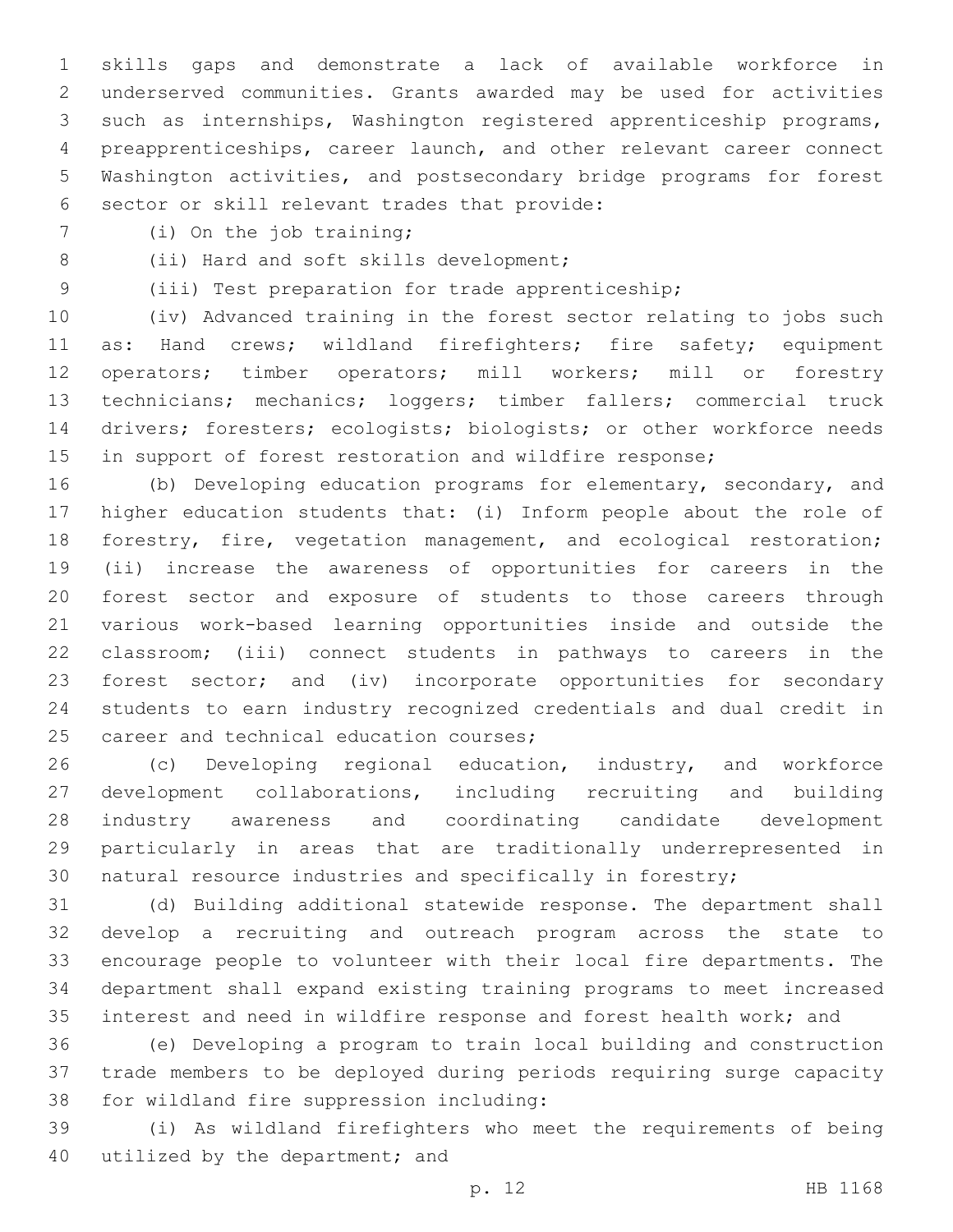(ii) As heavy equipment operators who meet the requirements to be utilized by the department as required by RCW 76.04.181.

 (3) The commissioner and the director of the department of commerce must direct their staff to develop a plan for tracking, maintaining, and publicly reporting on the following:

 (a) A working definition of the forest sector workforce, including the job skills, certifications, and experience required;

 (b) Recommendations for the training, recruitment, and retention of the current and anticipated forest sector workforce necessary to 10 implement the goals of this act;

 (c) The identification of gaps and barriers to a full forest 12 sector workforce pool, including:

 (i) Estimates of forest sector workforce jobs created and retained as well as any reductions in the forest sector workforce;

 (ii) An estimate of the number of needed private contractors to implement the goals of this act, an inventory of local and regional private contractors trained to carry out wildfire response and forest health work, and a list of local private contractors utilized annually for wildfire response and forest health work; and

 (iii) An inventory of existing training facilities and programs 21 that support ongoing and anticipated forest sector, or related sectors, as identified in subsection (2)(a)(iv) of this section;

 (d) Recommendations for addressing identified barriers or other needs to otherwise continue the development of a forest workforce 25 necessary to implement the goals of this act.

 (4) The department and the department of corrections shall jointly develop opportunities to expand existing programs to provide the additional wildfire, forest health, and silvicultural capacity necessary to implement the goals of this act, including a postrelease program that helps formerly incarcerated individuals who served on state fire response crews obtain employment in wildfire suppression 32 and forest management.

 (5) The department shall utilize existing programs such as the Washington conservation corps, Washington veterans corps, Washington service corps, customized and on-the-job training, or similar programs to expand opportunities and promote family wage careers in 37 the forest sector workforce.

 **Sec. 6.** RCW 76.06.150 and 2009 c 163 s 5 are each amended to 39 read as follows: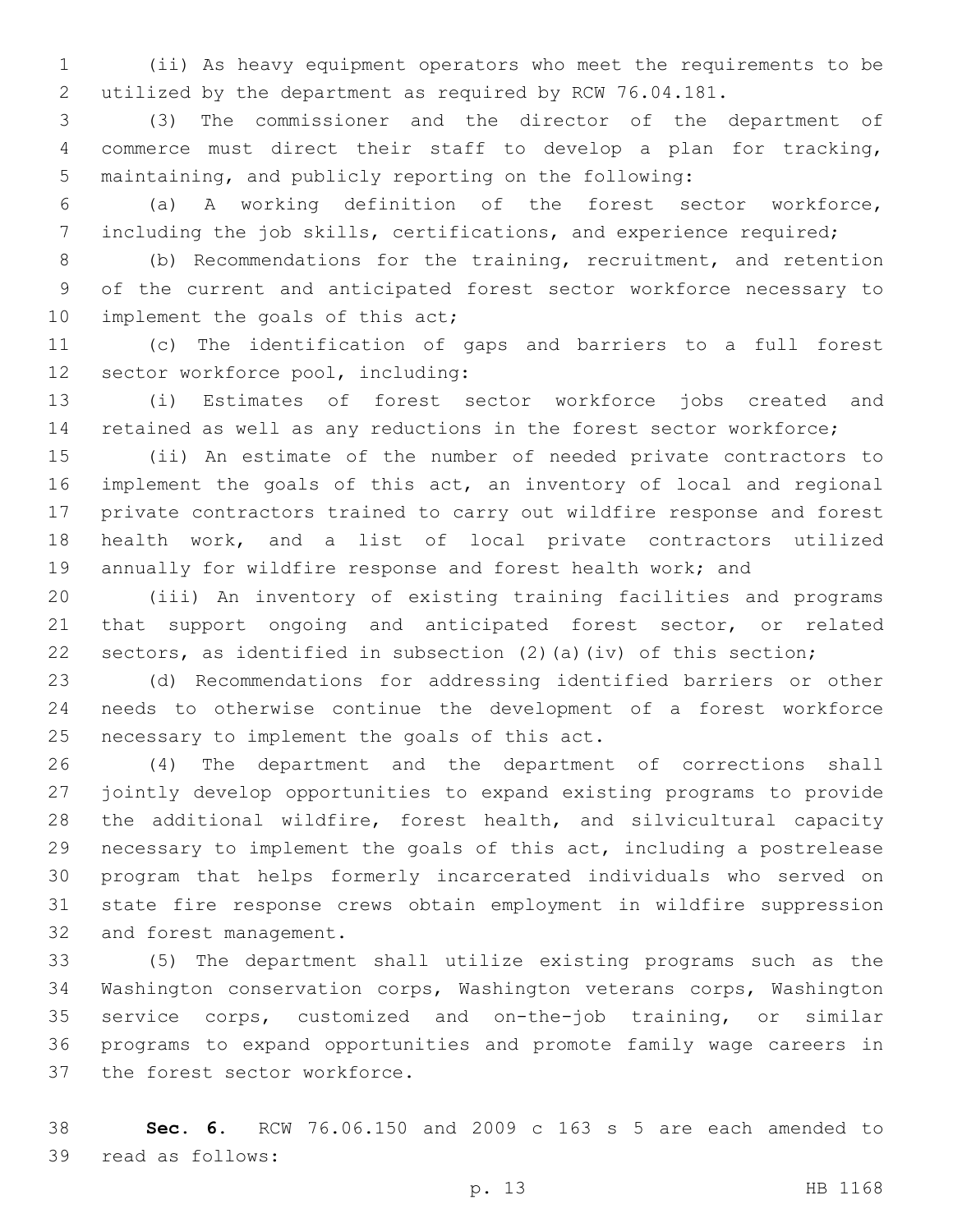(1) The commissioner ((of public lands)) is designated as the state of Washington's lead for all forest health issues.

 (2) The commissioner ((of public lands)) shall strive to promote 4 communications between the state, tribes, and the federal government regarding forestland management decisions that potentially affect the health of forests in Washington and will allow the state to have an influence on the management of federally owned land in Washington. Such government-to-government cooperation is vital if the condition of the state's public and private forestlands are to be protected. These activities may include, when deemed by the commissioner to be 11 in the best interest of the state:

 (a) Representing the state's interest before all appropriate 13 local, state, and federal agencies and tribes;

 (b) Assuming the lead state role for developing formal comments on federal forest management plans that may have an impact on the 16 health of forests in Washington;

 (c) Pursuing in an expedited manner any available and appropriate cooperative agreements, including cooperating agency status designation, with the United States forest service and the United States bureau of land management that allow for meaningful participation in any federal land management plans that could affect the department's strategic plan for healthy forests and effective fire prevention and suppression, including the pursuit of any options available for giving effect to the cooperative philosophy contained within the national environmental policy act of 1969 (42 U.S.C. Sec. ) ( $\frac{1}{7}$  and

(d) Pursuing)).

 (3) The commissioner shall regularly meet and coordinate with the regional leadership of the United States forest service, in order to: (a) Identify strategies to improve the delivery and increase the pace and scale of forest health and resiliency, and fuels mitigation

32 treatments, on federal lands;

 (b) Document the resources needed to increase the capacity available to the United States forest service, on national forests in 35 Washington;

 (c) Identify supplemental planning and implementation support to the United States forest service, through the use of cooperative agreements and good neighbor agreements, as that term is defined in RCW 79.02.010;